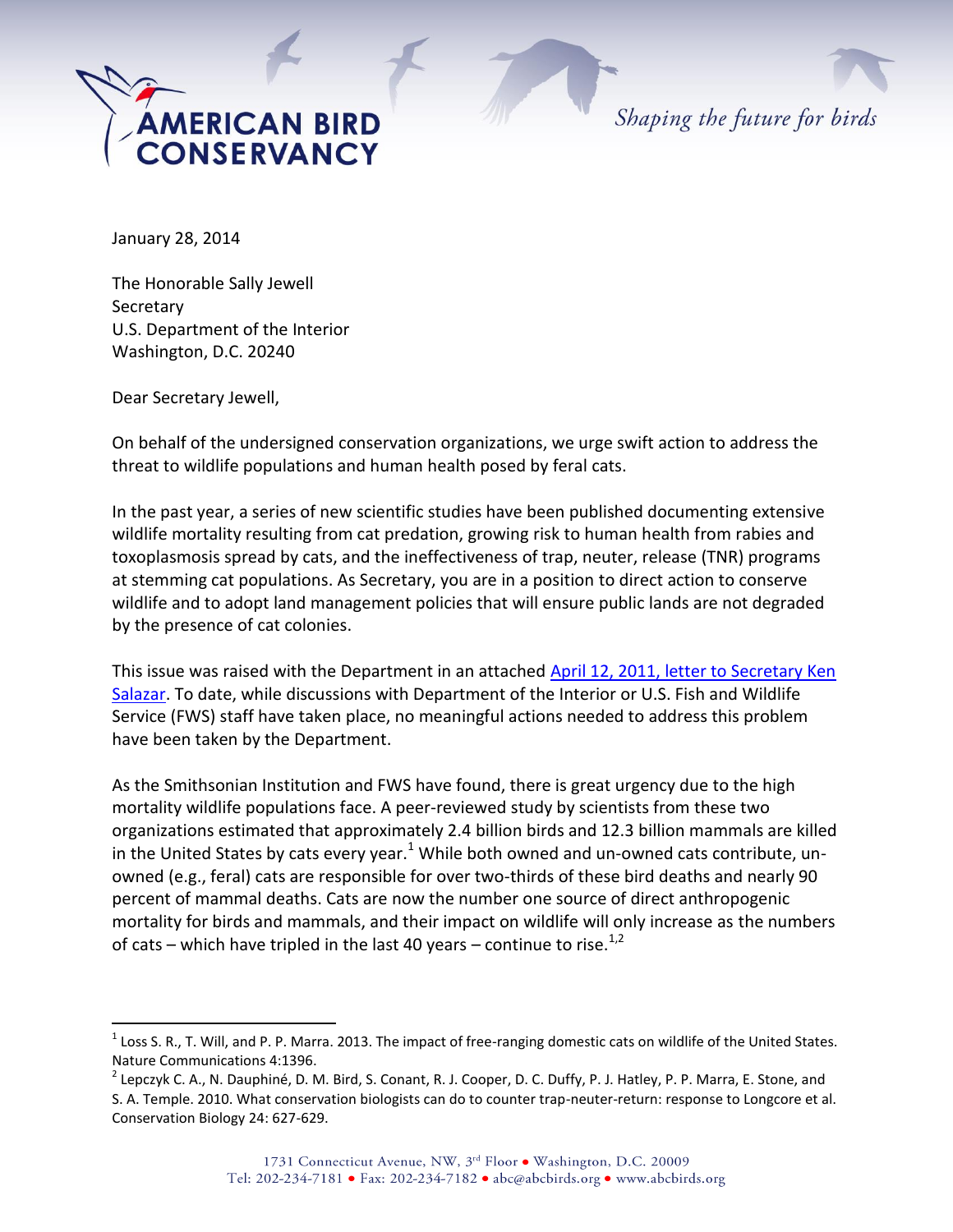Most recently, the Centers for Disease Control and Prevention (CDC) has determined that feral cat colonies pose a threat to human health. According to the CDC, cats are consistently the number one carrier of rabies among domestic animals and disproportionately pose a risk of human exposure to rabies because of the increased likelihood of human-cat interactions.<sup>3,4</sup> A recently published study led by CDC scientists stated, "The propensity to underestimate rabies risk from cats has led to multiple large-scale rabies exposures."<sup>3</sup> Continued tolerance for roaming feral cats is, according to the Florida Department of Health, "not tenable on public health grounds because of the persistent threat posed to communities."<sup>5</sup>

Toxoplasmosis also threatens the health and welfare of people and wildlife. This disease is caused by a parasitic protozoan that depends on cats to complete its life cycle. Up to 74 percent of all cats will host the toxoplasmosis-causing parasite in their lifetime and shed hundreds of millions of infectious eggs as a result.<sup>6</sup> Any contact, either directly or indirectly, with cat feces risks human and wildlife health. In humans the parasite often encysts within the brain, which may cause behavioral changes and has been linked to schizophrenia, Alzheimer's, and other neuro-inflammatory diseases.<sup>7</sup> Pregnant women may suffer sudden abortion or fetal developmental defects (e.g., blindness). $<sup>6</sup>$  Wildlife are similarly at risk, and contamination of</sup> watersheds with infected cat feces has been linked to the deaths of a number of freshwater and marine species (e.g., otters, Hawaiian monk seals).  $8,9,10$ 

TNR programs fail to reduce cat populations and cannot be relied upon as a management tool to remove cat colonies or protect people and wildlife. Multiple peer-reviewed studies, including the CDC's, have found that TNR programs do not adequately reduce feral cat populations or effectively mitigate health concerns.  $4,11,12$  TNR colonies may actually lead to increased numbers

 $\overline{a}$ 

 $^3$  Blanton J. D., J. Dyer, J. McBrayer, C. E. Rupprecht. 2012. Rabies surveillance in the United States during 2011. Journal of the American Veterinary Medical Association 241: 712-722.

<sup>&</sup>lt;sup>4</sup> Roebling A. D., D. Johnson, J. D. Blanton, M. Levin, D. Slate, G. Fenwick, and C. E. Rupprecht. 2013. Rabies prevention and management of cats in the context of Trap-Neuter-Vaccinate-Release programmes. Zoonoses and Public Health doi: 10.1111/zph.12070.

<sup>&</sup>lt;sup>5</sup> Florida Department of Health. 2013. Rabies prevention and control in Florida, 2013. Florida Department of Health, Tallahassee, [http://www.floridahealth.gov/chdPasco/publications/Rabies/RabiesGuide2013Final.pdf.](http://www.floridahealth.gov/chdPasco/publications/Rabies/RabiesGuide2013Final.pdf)

<sup>6</sup> Tenter A. M., A. R. Heckeroth, and L. M. Weiss. 2000. *Toxoplasma gondii*: from animals to humans. International Journal for Parasitology 30: 1217-1258.

<sup>7</sup> Webster J. P., M. Kaushik, G. C. Bristow, and G. A. McConkey. 2013. *Toxoplasma gondii* infection, from predation to schizophrenia: can animal behavior help us understand human behavior? The Journal of Experimental Biology 216: 99-112.

<sup>&</sup>lt;sup>8</sup> Kreuder C., M. A. Miller, D. A. Jessup, L. J. Lowenstine, M. D. Harris, J. A. Ames, T. E. Carpenter, P. A. Conrad, and J. A. K. Mazet. 2003. Patterns of mortality in southern sea otters (*Enhydra lutris nereis*) from 1998-2001. Journal of Wildlife Diseases 39: 495-509.

<sup>&</sup>lt;sup>9</sup> Conrad P. A., M. A. Miller, C. Kreuder, E. R. James, J. Mazet, H. Dabritz, D. A. Jessup, F. Gulland, and M. E. Grigg. 2005. Transmission of *Toxoplasma*: clues from the study of sea otters as sentinels of *Toxoplasma gondii* flow into the marine environment. International Journal for Parasitology 35: 1155-1168.

<sup>&</sup>lt;sup>10</sup> Honnold S. P., R. Braun, D. P. Scott, C. Sreekumar, and J. P. Dubey. 2005. Toxoplasmosis in a Hawaiina monk seal (*Monachus schauinslandi*). Journal of Parasitology 91: 697-699.

 $^{11}$  Castillo D. and A. L. Clarke. 2003. Trap/Neuter/Release methods ineffective in controlling domestic cat "colonies" on public lands. Natural Areas Journal 23: 247-253.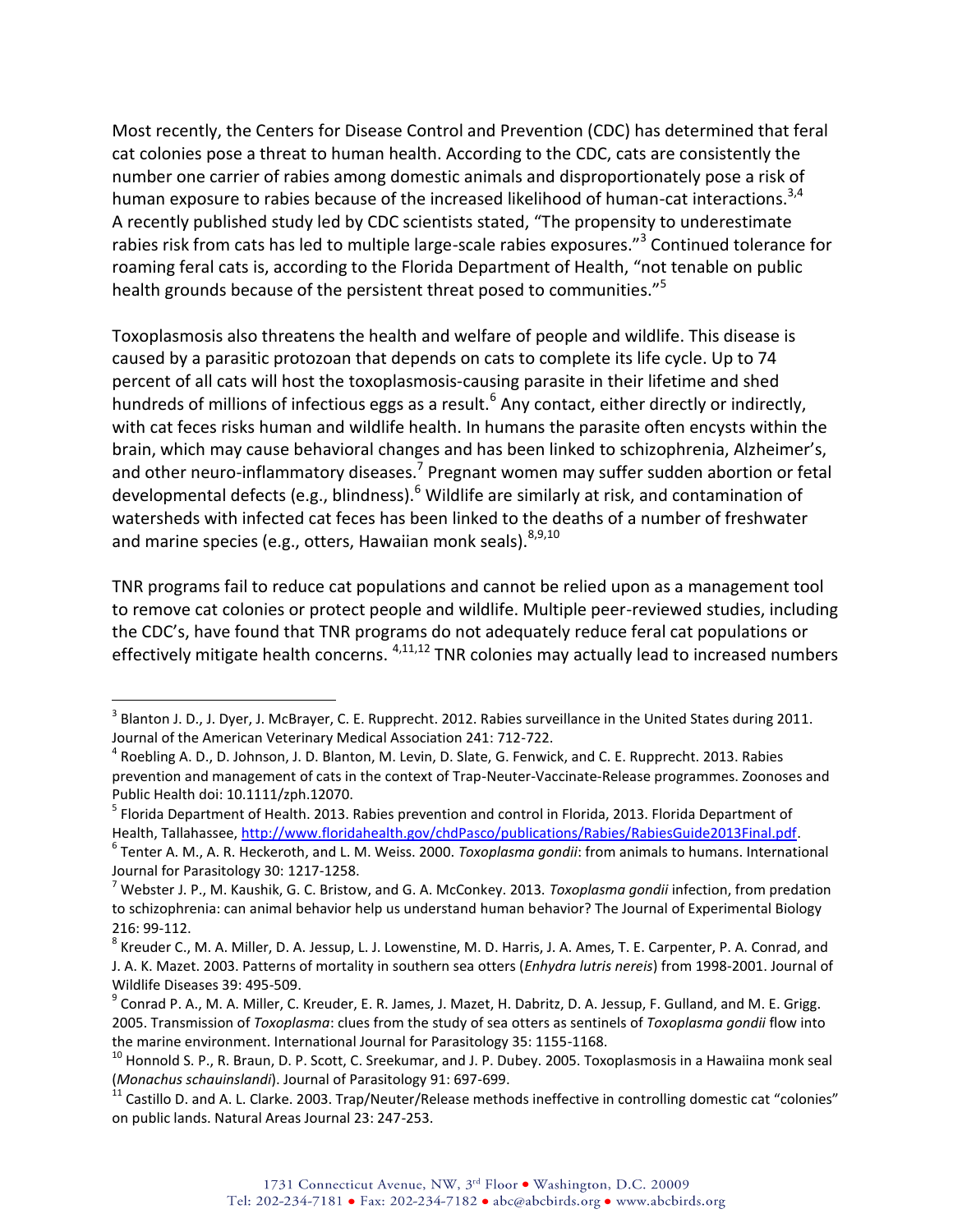of cats.<sup>11, 12</sup> One long-term study of TNR in Rome, Italy, went so far as to call TNR a "waste of money, time, and energy."<sup>12</sup> The only sure way to simultaneously protect wildlife and people is to remove feral cats from the landscape.

Cat colonies are a common problem on many federal lands managed by the Department of the Interior. We urge that each agency develop a clear policy for the removal of cat colonies on the federal lands they are responsible for stewarding and request a response from you about how the Department is addressing this pervasive conservation challenge.

Sincerely,

 $\overline{a}$ 

Accipiter Enterprises, Educational Birds of Prey Alaska Wild Animal Recovery Effort Inc. Allamakee County Protectors Allegheny Highlands Alliance Alliance for the Wild Rockies American Bird Conservancy American Birding Association American River Parkway Foundation Anne Arundel Bird Club Audubon Minnesota Audubon Naturalist Society Audubon Society of Kalamazoo Audubon Society of New Hampshire Audubon Society of Northern Virginia Audubon Society of Rhode Island Bexar Audubon Society Bird Ally X Bird City Wisconsin Bird Conservation Network Black River Audubon Society Black Swamp Bird Observatory Bridgerland Audubon Society Central New Mexico Audubon Society Central Valley Bird Club Centre Wildlife Care Chesapeake Audubon Society Chicago Audubon Society Chicago Bird Collision Monitors Chicago Ornithological Society

<sup>&</sup>lt;sup>12</sup> Natoli E., L. Maragliano, G. Cariola, A. Faini, R. Bonnani, S. Cafazzo, and C. Fantini. 2006. Management of feral domestic cats in the urban environment of Rome (Italy). Preventive Veterinary Medicine 77: 180-185.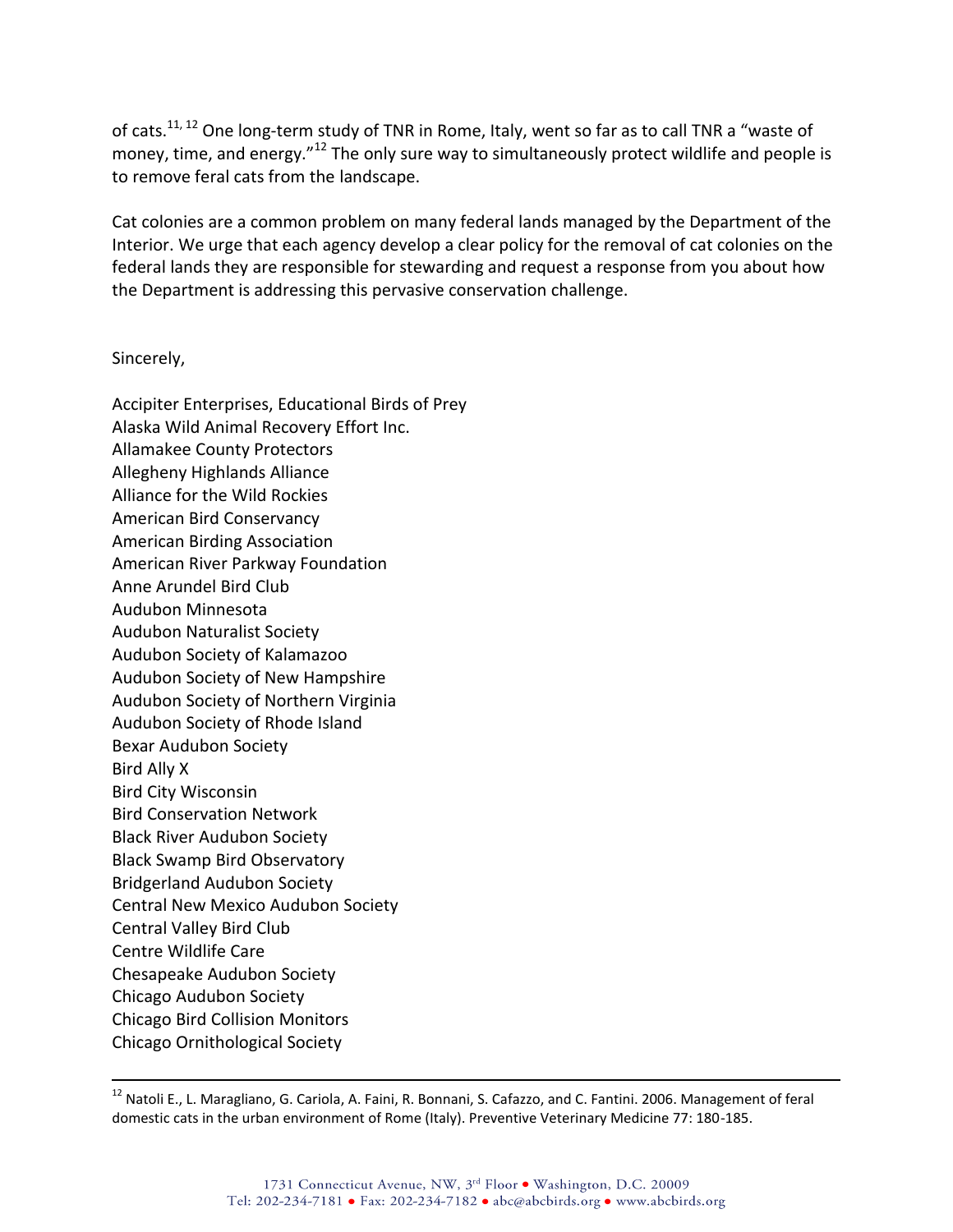Citizens Committee to Complete the Refuge Clearwater Audubon Society Coastal Bend Audubon Society Coastal Virginia Wildlife Observatory Colorado Wild Rabbit Foundation Connecticut Audubon Society Cornell Lab of Ornithology Coulee Region Audubon Society Delmarva Ornithological Society Department of Fisheries and Wildlife, Oregon State University Desert Rivers Audubon Society Detroit Audubon Society Eastern Long Island Audubon Society Elisha Mitchell Audubon Society Endangered Habitats League Environmental Protection Information Center (EPIC) Evergreen Audubon Five Valleys Audubon Society Flathead Audubon Florida Keys Hawkwatch Florida Wildlife Federation Foothills Audubon Club Freedom Center for Wildlife Inc. Friends of Atascadero Wetlands Friends of Beautiful Pendleton County Friends of Dyke Marsh Friends of the Kalmiopsis Friends of the Tampa Bay National Wildlife Refuges Georgia Important Bird Areas Conservation Program Georgia Ornithological Society Geos Institute Golden Eagle Audubon Society Grand Valley Audubon Society Great South Bay Audubon Society Greater Ozarks Audubon Society Greater Wyoming Valley Audubon Society High Country Audubon Society Hilton Pond Center for Piedmont Natural History Hope Valley Audubon Society Houston Audubon Howard County Bird Club Hoy Audubon Society Huntington-Oyster Bay Audubon Society Idaho Conservation League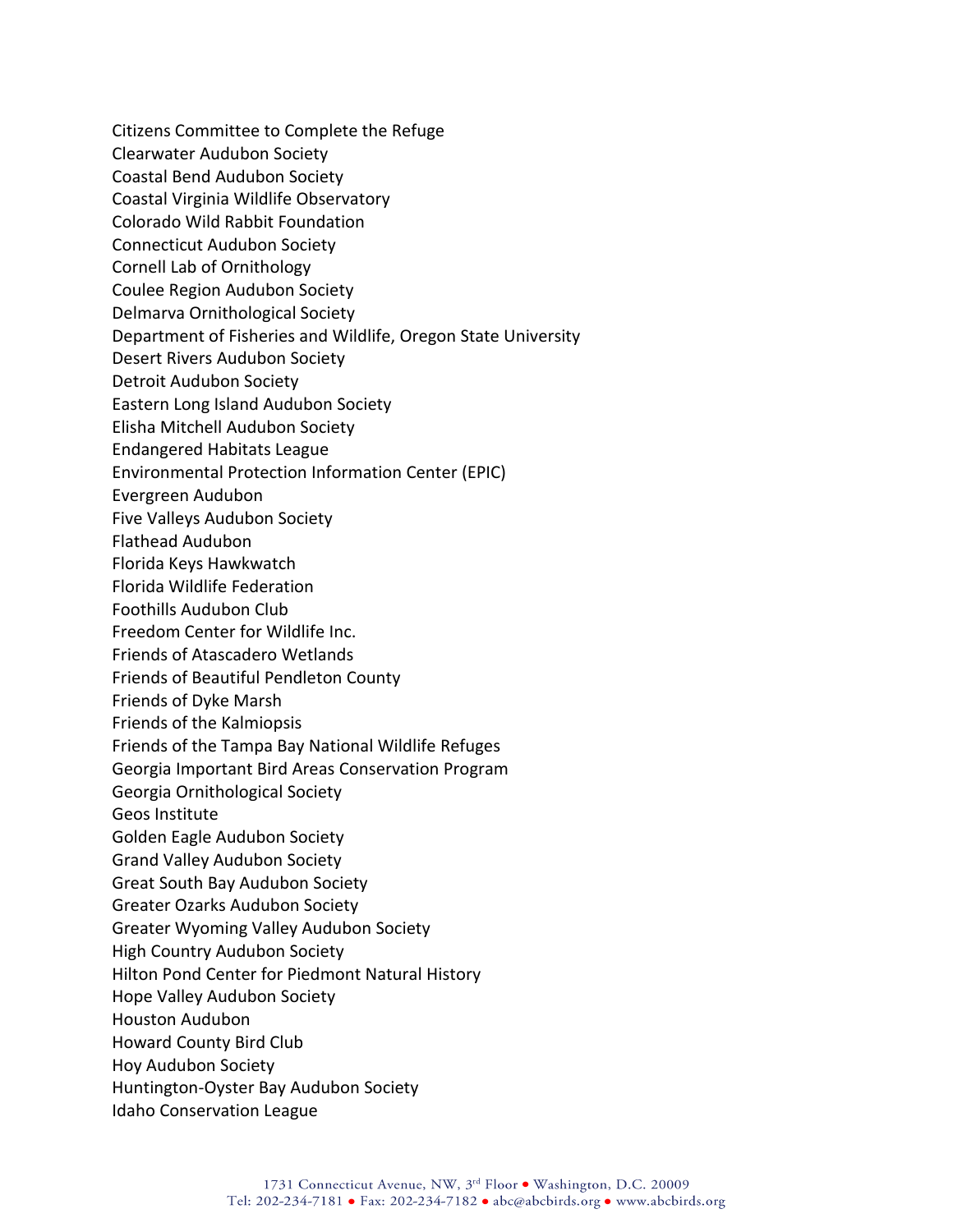Illinois Audubon Society Illinois Ornithological Society Ivy Creek Natural Area John Burroughs Natural History Society Juniata Valley Audubon Society Kalmiopsis Audubon Society Kansas Wildlife Federation Kerncrest Audubon Society Kettle Range Conservation Group Kissimmee Valley Audubon Society Klamath Forest Alliance Lab of Avian Biology – University of Maine Lahontan Audubon Society Lake County Audubon Society Lake-Cook Audubon Lane County Audubon Lehigh Valley Audubon Society Lindsay Wildlife Museum Los Angeles Audubon Society Madison Audubon Society Madrone Audubon Society Magic Manistee Audubon Maricopa Audubon Society Maryland Ornithological Society Maryland/Delaware Chapter of The Wildlife Society Mid-Coast Audubon Society Minnesota Chapter of The Wildlife Society Minnesota Herpetological Society Minnesota River Valley Audubon Chapter Monmouth County Audubon Society Montana Audubon Montana Falconers Association Montana Fish, Wildlife, and Parks Montgomery Friends of Open Space Mt. Diablo Audubon Society Native Songbird Care & Conservation Natural History Museum of Los Angeles County New Hampshire Audubon New Jersey Association of Wildlife Rehabilitators New Jersey Audubon New York City Audubon Society New York State Wildlife Rehabilitation Council North Carolina Chapter of The Wildlife Society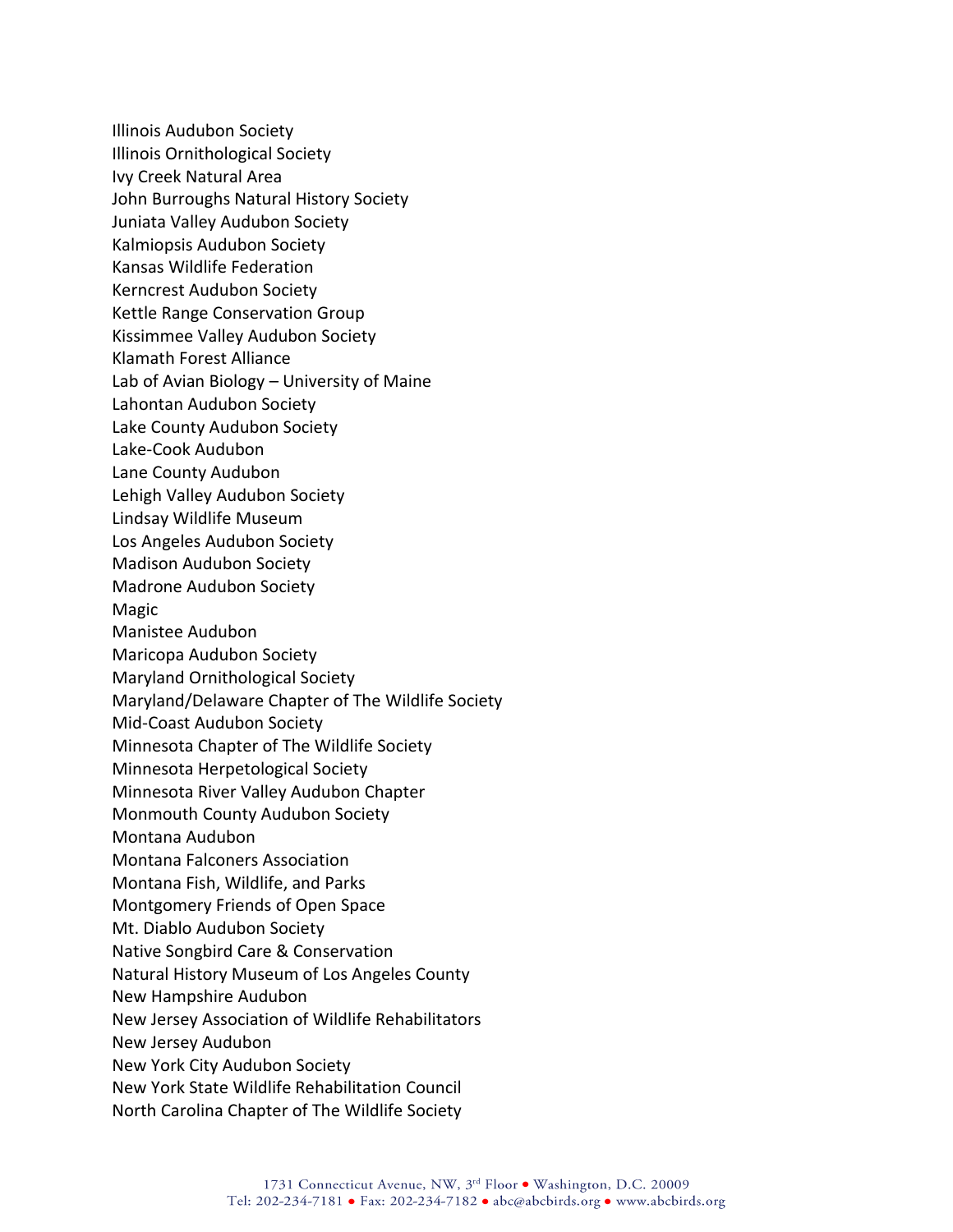North Dakota Birding Society Northern Flint Hills Audubon Society Oconee Rivers Audubon Society Ohlone Audubon Society On A Wing And A Prayer Otter Creek Audubon Society Pamela Jo Hatley Professional Association People for the Ethical Treatment of Animals Peregrine Audubon Society Pomona Valley Audubon Society Progressive Democrats, Sonoma County Queens County Bird Club Inc. Quick Reference Publishing Rainforest Biodiversity Group Ralph T. Waterman Bird Club Redbud Avian Rehabilitation Center, Inc. Redwood Region Audubon Society Robert Cooper Audubon Society Sacramento Audubon Society Salem Audubon Society San Diego Audubon Society San Francisco Bay Joint Venture non-federal partners Sangre de Cristo Audubon Society Santa Barbara Audubon Society Santa Clara Valley Audubon Society Sassafras Audubon Society Save Our Allegheny Ridges Save Our Cabinets Saving Birds Thru Habitat Seattle Audubon Society Sequoia Audubon Society Shadow Oaks Wildlife Care Skagit Audubon Society Soda Mountain Wilderness Council SoHo Dogs Inc. Songbird Care and Education Center South Bend-Elkhart Audubon Society South Florida Audubon Society Southeastern Arizona Bird Observatory Southern Adirondack Audubon Society Southwestern New Mexico Audubon Society St. Louis Audubon Society St. Lucie Audubon Society Stockbridge Audubon Society